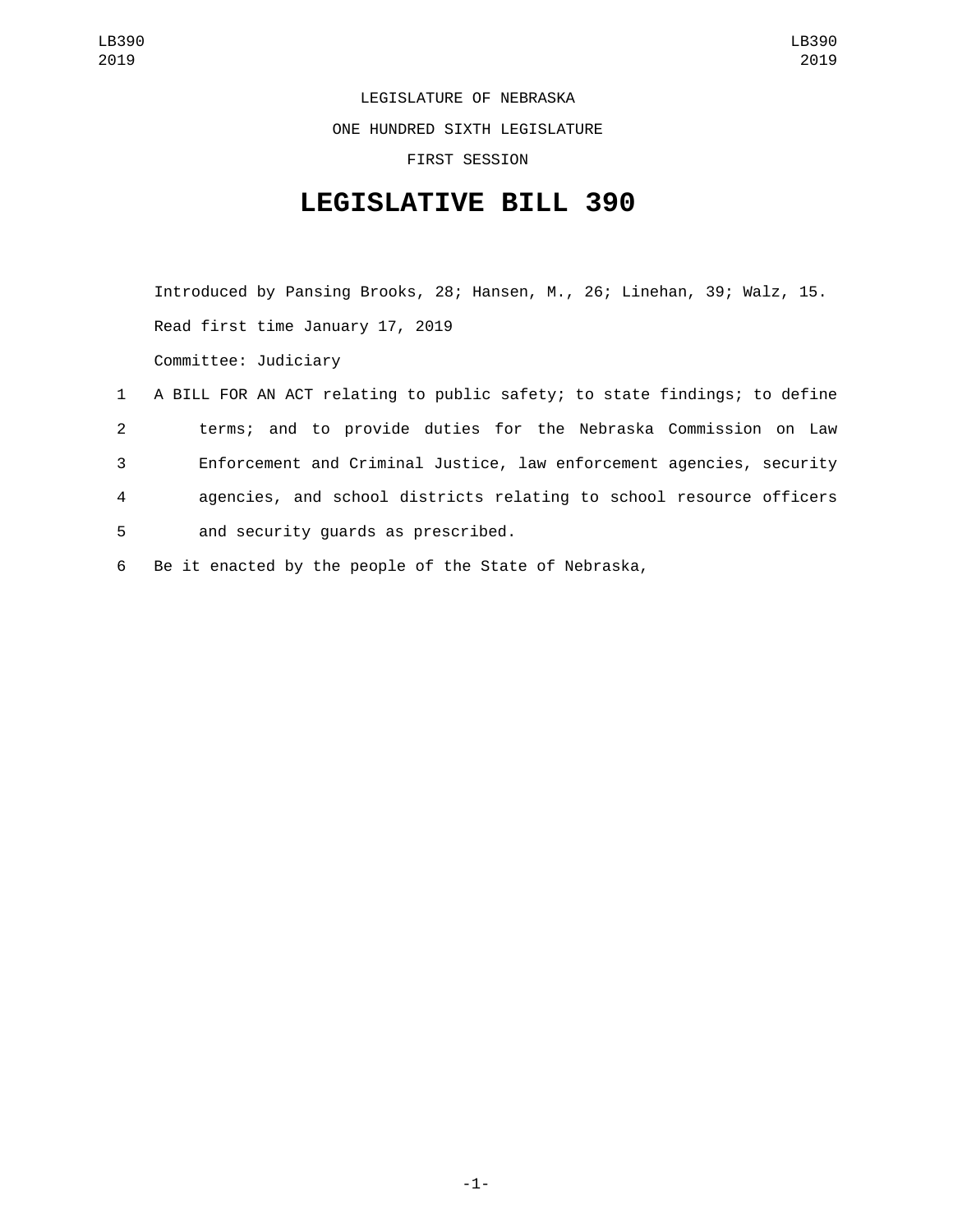| $\mathbf{1}$   | Section 1. The Legislature finds and declares that:                       |
|----------------|---------------------------------------------------------------------------|
| $\overline{2}$ | (1) Our public school children, faculty, and staff are entitled to        |
| 3              | be safe in schools when they attend school and study or work;             |
| 4              | (2) Schools have an interest in keeping students safe;                    |
| 5              | (3) The interest of schools in keeping students safe may include          |
| 6              | accommodating the presence of school resource officers or security guards |
| 7              | if a school district determines such resources are necessary to keep      |
| 8              | schools safe;                                                             |
| 9              | (4) Parents and guardians of students have a vested interest in           |
| 10             | being informed of school discipline matters involving their children and  |
| 11             | to be notified as soon as possible if their children are contacted,       |
| 12             | disciplined, questioned, searched, sanctioned, cited, or arrested by a    |
| 13             | school official or by a security guard or peace officer working with      |
| 14             | school officials; and                                                     |
| 15             | (5) A comprehensive and clear memorandum of understanding between         |
| 16             | law enforcement or security agencies and school officials will delineate  |
| 17             | the roles and responsibilities of school resource officers, security      |
| 18             | guards, and school officials to balance the interests of safety for       |
| 19             | students and school staff in relation to parental rights, student         |
| 20             | success, and family integrity, ensuring that an increased law enforcement |
| 21             | presence at schools will not result in a disparate impact on students     |
| 22             | from disadvantaged or minority communities.                               |
| 23             | (6) Schools have a duty to respond and manage disciplinary issues         |
| 24             | while school resource officers and security officers should be utilized   |
| 25             | only for school safety and actual law violations.                         |
| 26             | Sec. 2. For purposes of sections 1 to 4 of this act, unless the           |
| 27             | context otherwise requires:                                               |
| 28             | (1) Commission means the Nebraska Commission on Law Enforcement and       |
| 29             | Criminal Justice;                                                         |
| 30             | (2) Law enforcement agency means an agency or department of this          |
| 31             | state or of any political subdivision of this state that is responsible   |

-2-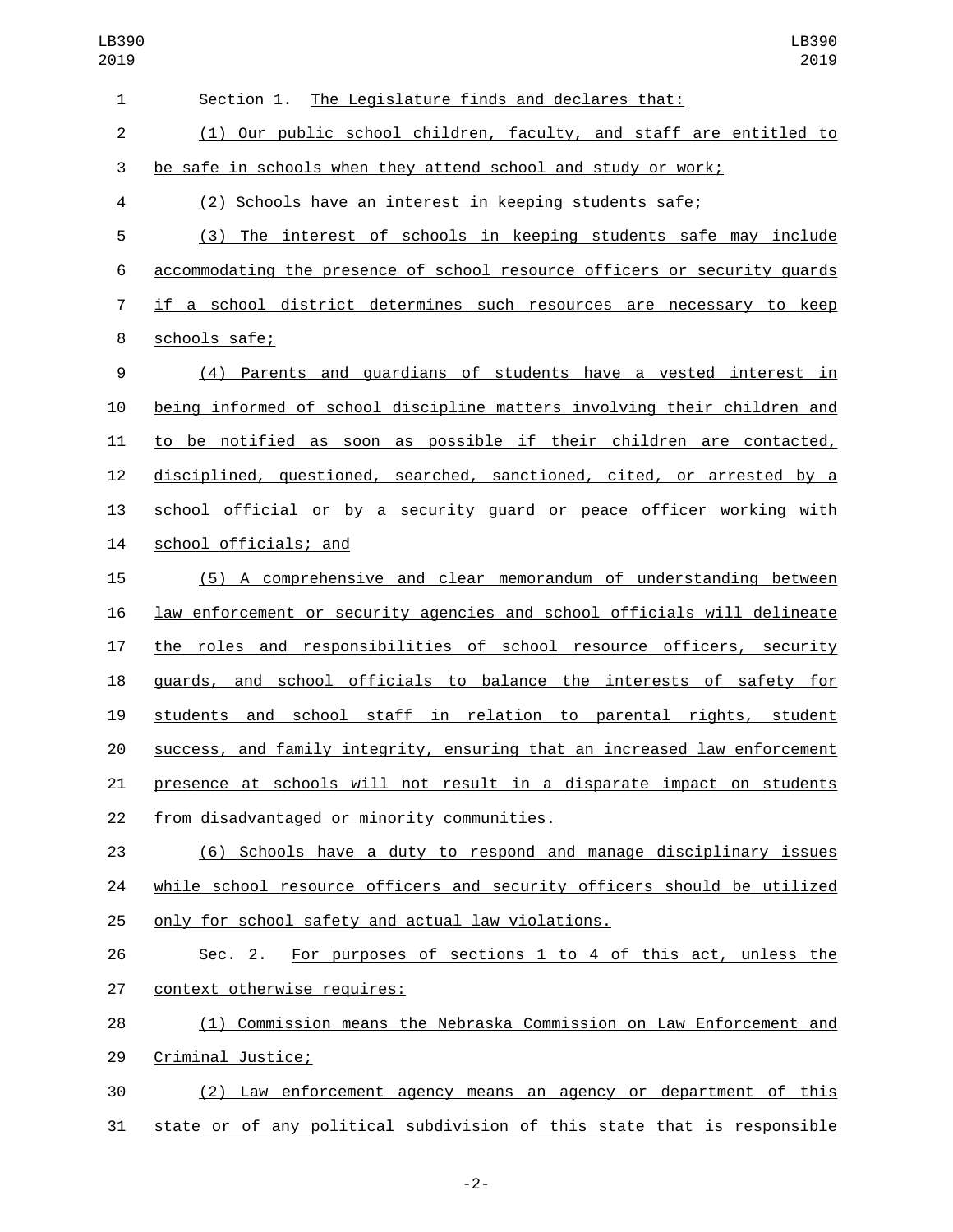| צ⊥ש:           | ∠⊍⊥ษ                                                                      |
|----------------|---------------------------------------------------------------------------|
| $\mathbf{1}$   | for the prevention and detection of crime, the enforcement of the penal,  |
| $\overline{2}$ | traffic, or highway laws of this state or any political subdivision of    |
| 3              | this state, and the enforcement of arrest warrants. Law enforcement       |
| 4              | agency includes a police department, an office of a town marshal, an      |
| 5              | office of a county sheriff, the Nebraska State Patrol, and any department |
| 6              | to which a deputy state sheriff is assigned as provided in section        |
| $\overline{7}$ | $84 - 106$ ;                                                              |
| 8              | (3) Peace officer means any officer or employee of a law enforcement      |
| 9              | agency authorized by law to make arrests;                                 |
| 10             | (4) School resource officer means any peace officer or security           |
| 11             | guard with apparent authority to act as a peace officer who is assigned,  |
| 12             | as his or her primary duty, to any school district to provide law         |
| 13             | enforcement and security services to any public elementary or secondary   |
| 14             | schools;                                                                  |
| 15             | (5) Security agency means a contractor that employs security guards       |
| 16             | used by a school district; and                                            |
| 17             | (6) Security guard means a person employed to protect buildings and       |
| 18             | people and may include off-duty peace officers.                           |
| 19             | (1) On or before December 1, 2019, the commission shall<br>Sec. 3.        |
| 20             | develop and distribute a model memorandum of understanding that includes  |
| 21             | the policies required by section 4 of this act. Any law enforcement       |
| 22             | agency or security agency required to adopt a memorandum of understanding |
| 23             | with a school district pursuant to this section that has not developed    |
| 24             | and adopted a different model memorandum of understanding shall adopt the |
| 25             | model memorandum of understanding developed by the commission.            |
| 26             | (2) Any law enforcement agency which provides school resource             |
| 27             | officers or security agency which provides security guards to schools as  |
| 28             | of January 1, 2020, shall, on or before January 1, 2021, adopt a written  |
| 29             | memorandum of understanding with such school district. Such memorandum of |
| 30             | understanding shall include provisions in conformance with the minimum    |

standards set forth in the model policy developed by the commission and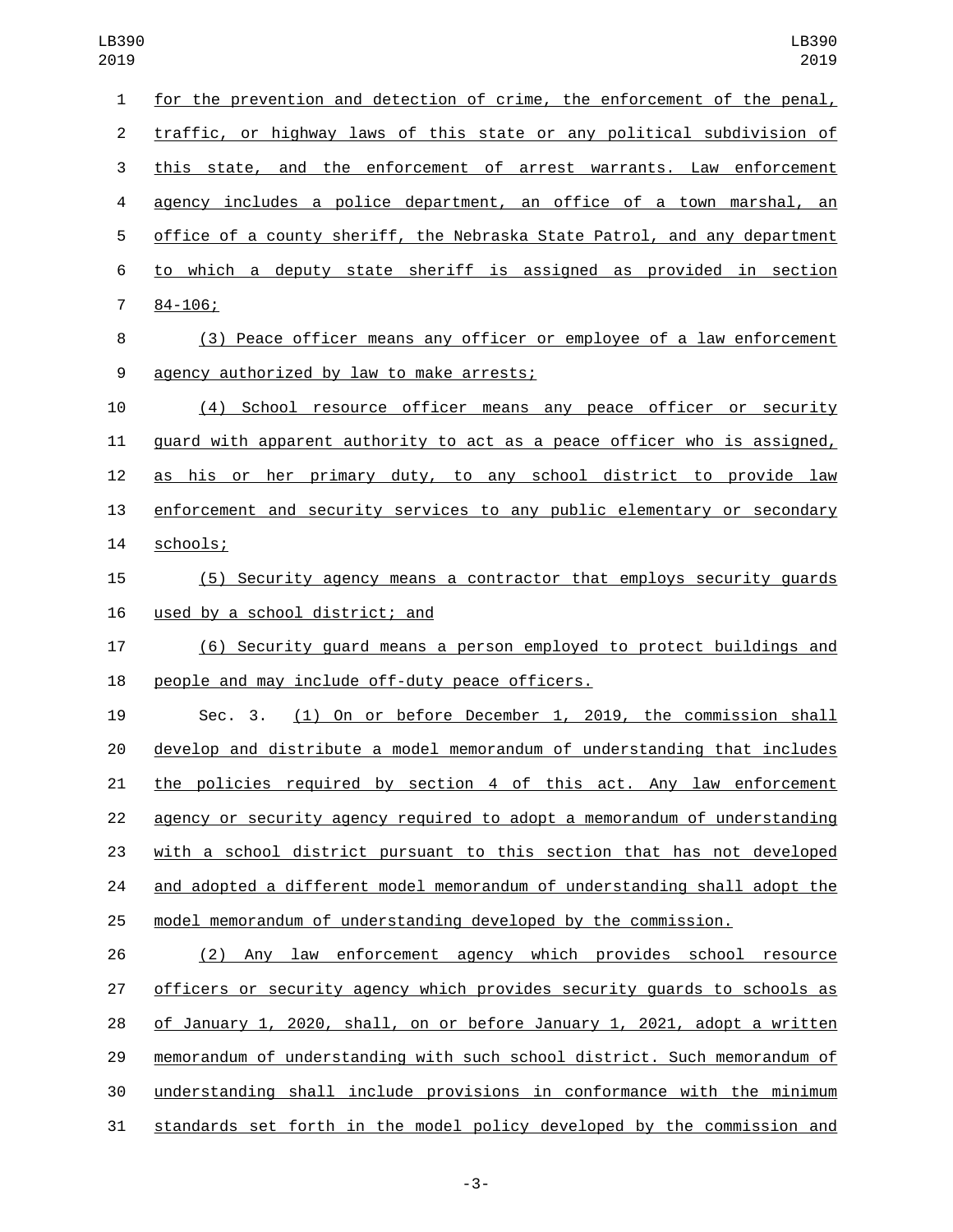may include any other procedures and provisions the school district and

the law enforcement agency or security agency mutually deem appropriate.

 (3) The head of a law enforcement agency or security agency required to adopt a memorandum of understanding under this section shall provide a copy of such memorandum of understanding to the commission within three months after its adoption.6

 (4) On or before January 1, 2020, and each January 1 thereafter, when any law enforcement agency or security agency required to adopt a memorandum of understanding under this section has made any change to its memorandum of understanding, in conjunction with the school district, in the preceding year, the head of such agency shall provide an updated copy of such memorandum of understanding to the commission.

 Sec. 4. Each memorandum of understanding required by section 3 of this act shall govern the use of school resource officers or security guards and shall include, but not be limited to, policies that:

 (1) Require each school resource officer or security guard to attend a minimum of forty hours of training focused on school-based law enforcement, including, but not limited to, coursework focused on school law, student rights, understanding special needs students and students with disabilities, conflict de-escalation techniques, ethics for school resource officers, teenage brain development, adolescent behavior, diversity and cultural awareness, trauma-informed responses, and 23 preventing violence in school settings;

 (2) Require a minimum of one administrator and one teacher to attend a minimum of twenty hours of training focused on school-based law enforcement, including, but not limited to, coursework focused on school law, student rights, understanding special needs students and students with disabilities, conflict de-escalation techniques, ethics for school 29 resource officers and security guards, teenage brain development, adolescent behavior, diversity and cultural awareness, trauma-informed responses, and preventing violence in school settings;